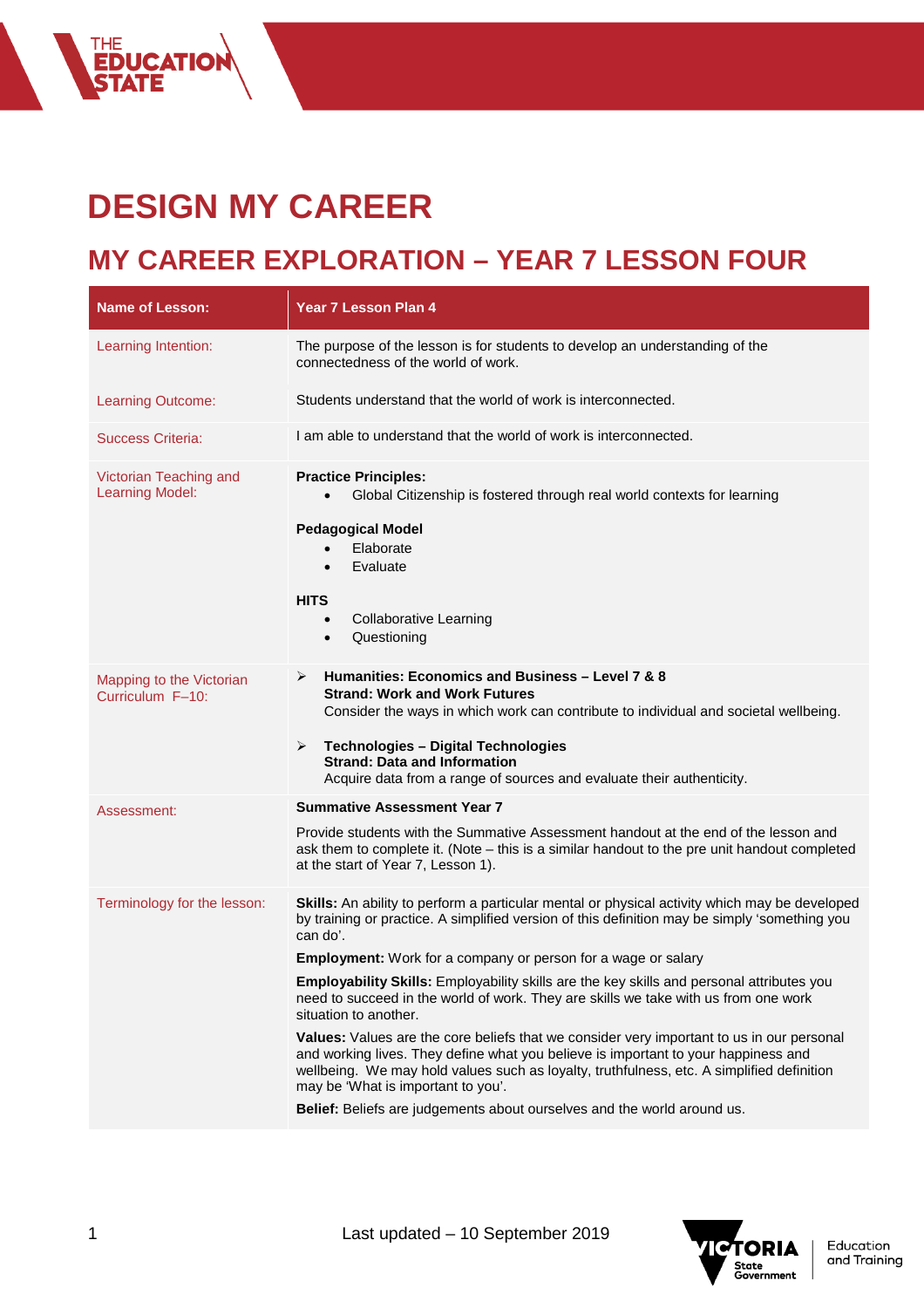**Career:** A career can be a variety of roles, both paid and unpaid, that a person undertakes throughout their lifetime. A career can be a lifelong process of managing learning and work activities in order to live a productive and fulfilling life.

**Work:** A productive task that can be either paid or unpaid

**Industry:** Name given to a broad range of occupations within one field e.g. Transport

|                                                                                                                                                            | Industry, Medical Industry or Education Industry                                                                                                                                                                                                                                                                                       |
|------------------------------------------------------------------------------------------------------------------------------------------------------------|----------------------------------------------------------------------------------------------------------------------------------------------------------------------------------------------------------------------------------------------------------------------------------------------------------------------------------------|
| Prior<br>Knowledge/concepts/skills:                                                                                                                        | None required                                                                                                                                                                                                                                                                                                                          |
| Equipment/Resources<br>required:                                                                                                                           | Lead pencil with eraser - for demonstration purposes<br>$\bullet$<br>Access to internet for research (in groups)<br>$\bullet$<br>Butchers paper and marker pens<br>$\bullet$                                                                                                                                                           |
| <b>Lesson Duration:</b>                                                                                                                                    | 1 lesson period                                                                                                                                                                                                                                                                                                                        |
| <b>Lesson Description:</b>                                                                                                                                 | <b>Activity 1</b>                                                                                                                                                                                                                                                                                                                      |
| (Note – the object in this<br>activity can be adapted to<br>suit student's needs, e.g.<br>skateboard, mobile phone or<br>any other manufactured<br>object) | Explain that today students will be exploring the question "What jobs had to occur for me to<br>have this pencil?" Prompt students by asking them to identify one part of the pencil, for<br>example wood and ask what industry area this would be a part of.                                                                          |
|                                                                                                                                                            | Move onto all parts of the pencil and their associated industry areas. Once this has been<br>completed, prompt students by asking how are all the parts put together? This should<br>prompt students to think about the manufacturing industry, the design industry.                                                                   |
|                                                                                                                                                            | Prompt students by asking them how the pencil is distributed. This would include the<br>wholesale and warehousing industry and the retail industry.                                                                                                                                                                                    |
|                                                                                                                                                            | Finally, prompt students to consider the other jobs that support these jobs to occur. For<br>example, the transportation industry takes all the materials required to be manufactured<br>and distributes the final products to wholesale and retailers. Marketing and advertising is<br>required to sell the pencils in the shops etc. |
|                                                                                                                                                            | <b>Activity Two</b>                                                                                                                                                                                                                                                                                                                    |
|                                                                                                                                                            | Organise students into groups and ask groups to choose one industry to brainstorm all the<br>jobs they know in that industry that are associated with the work history of the pencil. e.g.<br>retail industry - sales assistant, manager, human resources.                                                                             |
|                                                                                                                                                            | Students then expand on this knowledge by researching jobs in that industry (using<br>websites such as myfuture, Job Outlook, Victorian Skills Gateway).                                                                                                                                                                               |
|                                                                                                                                                            | <b>Activity Three</b>                                                                                                                                                                                                                                                                                                                  |
|                                                                                                                                                            | Place butchers paper on the walls and students write what they have discovered about<br>their industry.                                                                                                                                                                                                                                |
|                                                                                                                                                            | <b>Activity Four</b>                                                                                                                                                                                                                                                                                                                   |
|                                                                                                                                                            | As a class, discuss and reflect on what each industry has in common, and what it implies<br>about careers and the world of work. Identify similarities and differences between the<br>industry areas. Prompt students to recognise that there are similar jobs in different<br>industries and all work together to develop a pencil.   |
|                                                                                                                                                            | As they reflect, they will see that there are many specific jobs directly related to each<br>industry but there are also many jobs in common with all the different industries.                                                                                                                                                        |
|                                                                                                                                                            |                                                                                                                                                                                                                                                                                                                                        |